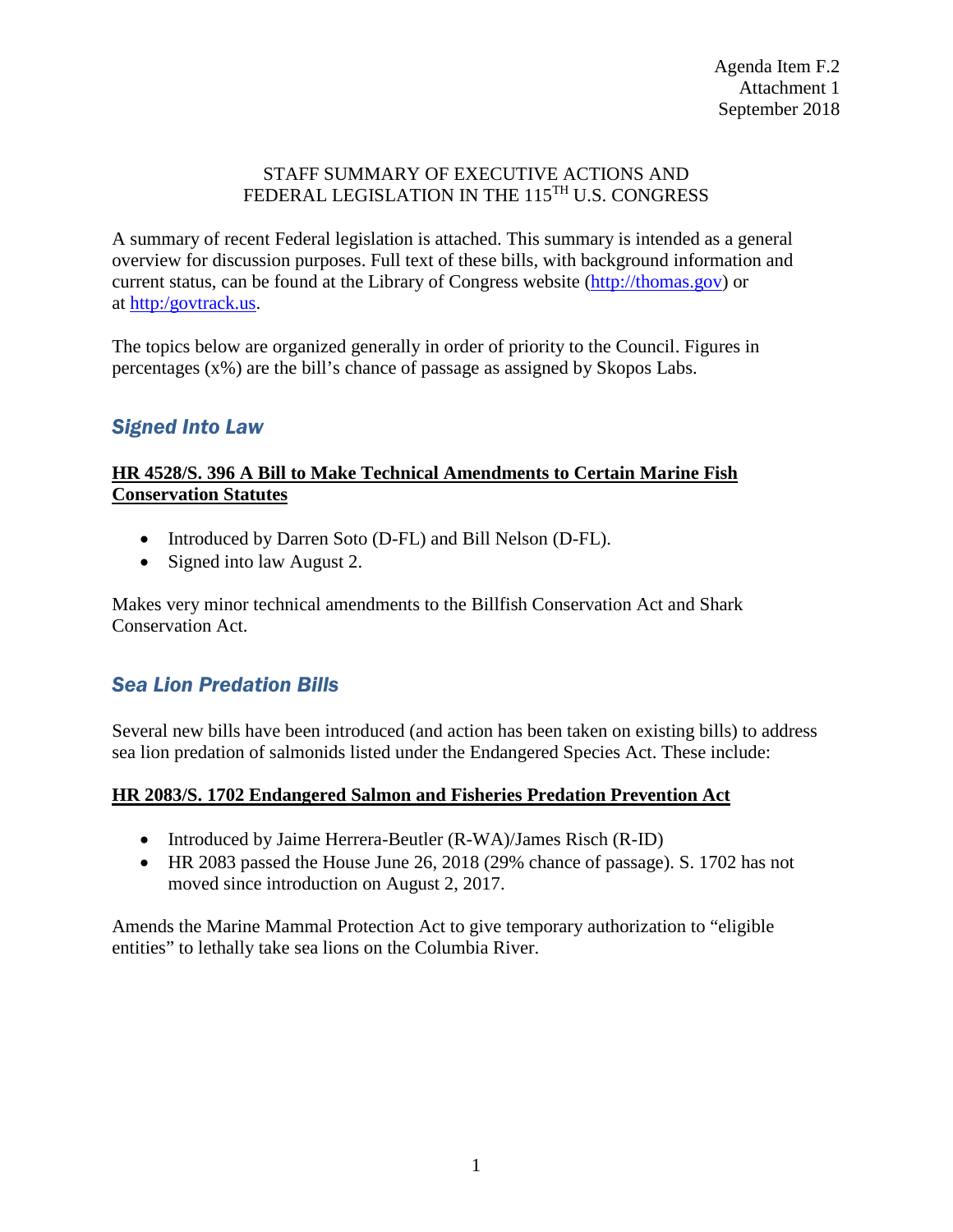### **S. 3119 Endangered Salmon Predation Prevention Act S. 3315 Predation Reduction of Salmon Act**

- S. 3119 introduced by James Risch (R-ID) on June 21, 2018 and reported by committee August 1 (4% chance of passage)
- S. 3315 introduced by Jeff Merkley (D-OR) on July 31, 2018 (4% chance of passage)

Both bills allow the taking of sea lions on the Columbia River and its tributaries to protect endangered and threatened species of salmon and other nonlisted fish species. The bills are nearly identical.

# *Other Newly Introduced Bills*

### **HR 6212: Imported Seafood Safety Standards Act**

• Introduced by Clay Higgins (R-LA) on June 25, 2018 (2% chance of passage)

Amends the Federal Food, Drug, and Cosmetic Act to require safety certification of imported seafood. Requires testing of 20 percent of all seafood imported into the U.S. each year, plus the first 15 shipments of seafood imported from new exporters.

### **HR 6267: Coastal and Ocean Acidification Stressors and Threats Research Act**

• Introduced by Suzanne Bonamici (D-OR) on June 28, 2018 (5% chance of passage)

Amends the Federal Ocean Acidification Research and Monitoring Act of 2009 to establish an Ocean Acidification Advisory Board, to expand and improve the research on Ocean Acidification and Coastal Acidification, and to establish and maintain a data archive system for Ocean Acidification data and Coastal Acidification data. Introduced on June 28, 2018 and referred to the House Science, Space, and Technology Committee.

## **HR 6300: National Ocean Policy Act**

• Introduced by Jimmy Panetta (D-CA) on June 29, 2018 (19% chance of passage)

Gives Executive Order (EO) 13547 (Obama) the full force and effect of law. Among other things, the EO establishes a national policy to protect, maintain and restore the health of ocean, coastal, and Great Lakes ecosystems and resources. This is a response to the Trump administration's June 2018 EO that repeals the National Ocean Policy.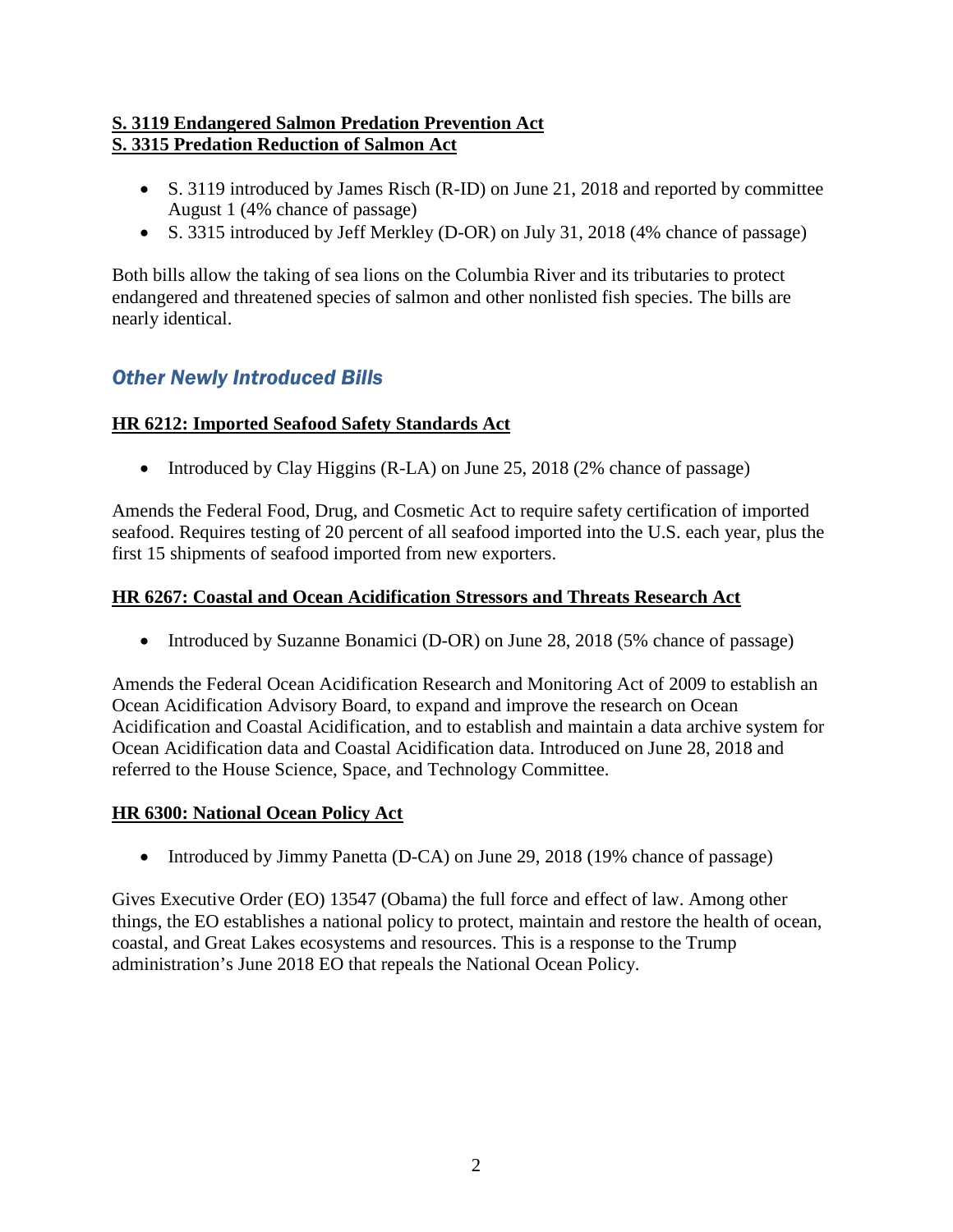# *Previously Discussed Bills:*

#### **HR 8/HR 5895 Water Resources Development Act**

- HR 8 was introduced by Bill Shuster (R-PA) on May 18, 2018 and passed House on June 6 (81% chance of passage). HR 8 is similar to S. 2800 (Barrasso, R-WY)
- HR 5895 was introduced by Mike Simpson on May 21, 2018 and passed Senate on June 25 (84% chance of passage)

HR 8 supports harbor maintenance, dredging, and general Army Corps of Engineer operations. Section 112 clarifies Corps obligations to provide assistance to Indian tribes displaced as a result of the construction of the Bonneville, John Day Dam, and The Dalles Dams. (Similar provisions were included in HR 1630 and S. 669, the Columbia River In-Lieu and Treaty Fishing Access Sites Improvement Act). HR 5895 does not contain the same provisions.

#### **HR 200: Strengthening Fishing Communities and Increasing Flexibility in Fisheries Management Act**

- Introduced by Don Young (R-AK) on May 18, 2018
- Passed House on July 11 (31% chance of passage)

HR 200 passed the House on July 11 (see Agenda Item F.2, Attachment 2 for the most recent version of the bill, Attachment 3 for text of the MSA as currently modified by HR 200 and S. 1520, and Attachment 4 for a Council Coordination Committee letter on HR 200).

The following amendments were approved:

- Strike section  $302(c)$  and  $307$ , modify sections  $205$ ,  $207$ ,  $304$ ,  $306$ ,  $406$ , and  $408$ , add section on voting procedures for the Western Alaska Community Development Quota Program's administrative panel. (Young, R-AK)
- Create an industry-based pilot trawl survey for the New England and Mid-Atlantic Fishery Management Council regions. (Courtney, D-CT)
- Waive compensatory mitigation requirements for maintenance dredging projects in certain inland waterways, inlets, or harbors. (Frankel, D-FL)
- Require the Comptroller General to submit a report to Congress on resource rent of Limited Access Privilege Programs in the Gulf of Mexico and South Atlantic Fishery Management Councils, ways the Treasury can reclaim that resource rent, and ways to eliminate fiduciary conflicts of interest in the South Atlantic and Gulf of Mexico Fishery Management Councils. (Graves, R-LA) (subsequently modified)
- Direct the Secretary to submit a plan to establish fully operational electronic monitoring and reporting procedures for the Northeast Multispecies Fishery. (Keating, D-MA)
- Require the National Oceanic and Atmospheric Administration (NOAA) to conduct a study on all fees it charges the lobster industry and report those findings to Congress. (Poliquin, R-ME)
- Lift the ban on striped bass fishing in the Block Island transit zone between Montauk, NY and Block Island, RI. (Zeldin, R-NY)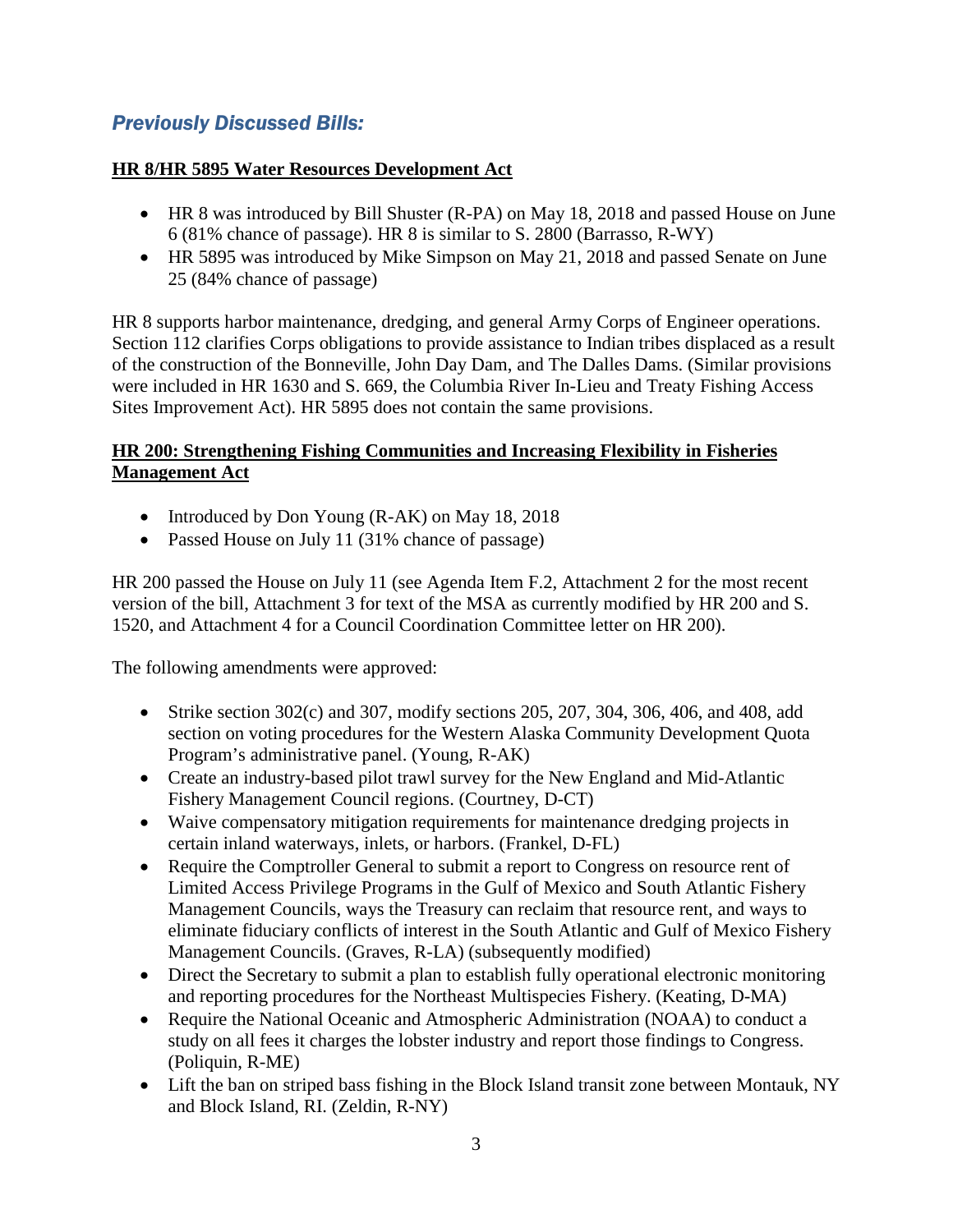- Direct the Secretary to use funds collected from penalties and fines for monitoring in addition to traditional enforcement activities. (Keating, D-MA)
- Reward the elimination of lionfish from U.S. waters by allowing individuals to exchange lionfish for tags authorizing fishing for certain species in addition to the number of such species otherwise authorized to be taken by such individuals. (Gaetz, R-FL) (subsequently modified)

The following amendments were rejected:

- Ensure that rebuilding plans are successful in rebuilding overfished fish stocks. (Huffman, D-CA)
- Provide voting representation for Rhode Island on the Mid-Atlantic Fishery Management Council. (Langevin, D-RI)

## **HR 3916 FISH Act**

- Introduced by Ken Calvert (R-CA) on October 3, 2017
- Reported by Committee July 18, 2018 (63% chance of passage)

This bill transfers all functions with respect to anadromous species and catadromous species under the Endangered Species Act from the Secretary of Commerce or National Marine Fisheries Service (NMFS) to the Secretary of the Interior. Current orders, determinations, regulations, etc. would remain in effect until modified, terminated, etc., by the President, other authorized officials, Courts, or law. Opposing groups state that although the U.S. Fish and Wildlife Service (USFWS) and NMFS have similar budgets for endangered species, USFWS has responsibility for 1400 endangered species, while NMFS manages 95. Therefore, they believe the bill would weaken protections that currently exist under NMFS jurisdiction.

The Council **commented on this bill** at the request of Reps. Calvert and Panetta.

#### **S. 756: Save Our Seas Act**

- Introduced by Dan Sullivan (R-AK) on March 29, 2017
- Has passed both House and Senate. Differences being negotiated (90% chance of passage)

A bill to reauthorize and amend the Marine Debris Act to promote international action to reduce marine debris.

#### **S. 1425: Coordinated Ocean Monitoring and Research Act**

- Introduced by Roger Wicker (R-AK) on June 22, 2017
- Passed Senate on January 8, 2018 (4% chance of passage)

Reauthorizes the Integrated Coastal and Ocean Observation System Act of 2009.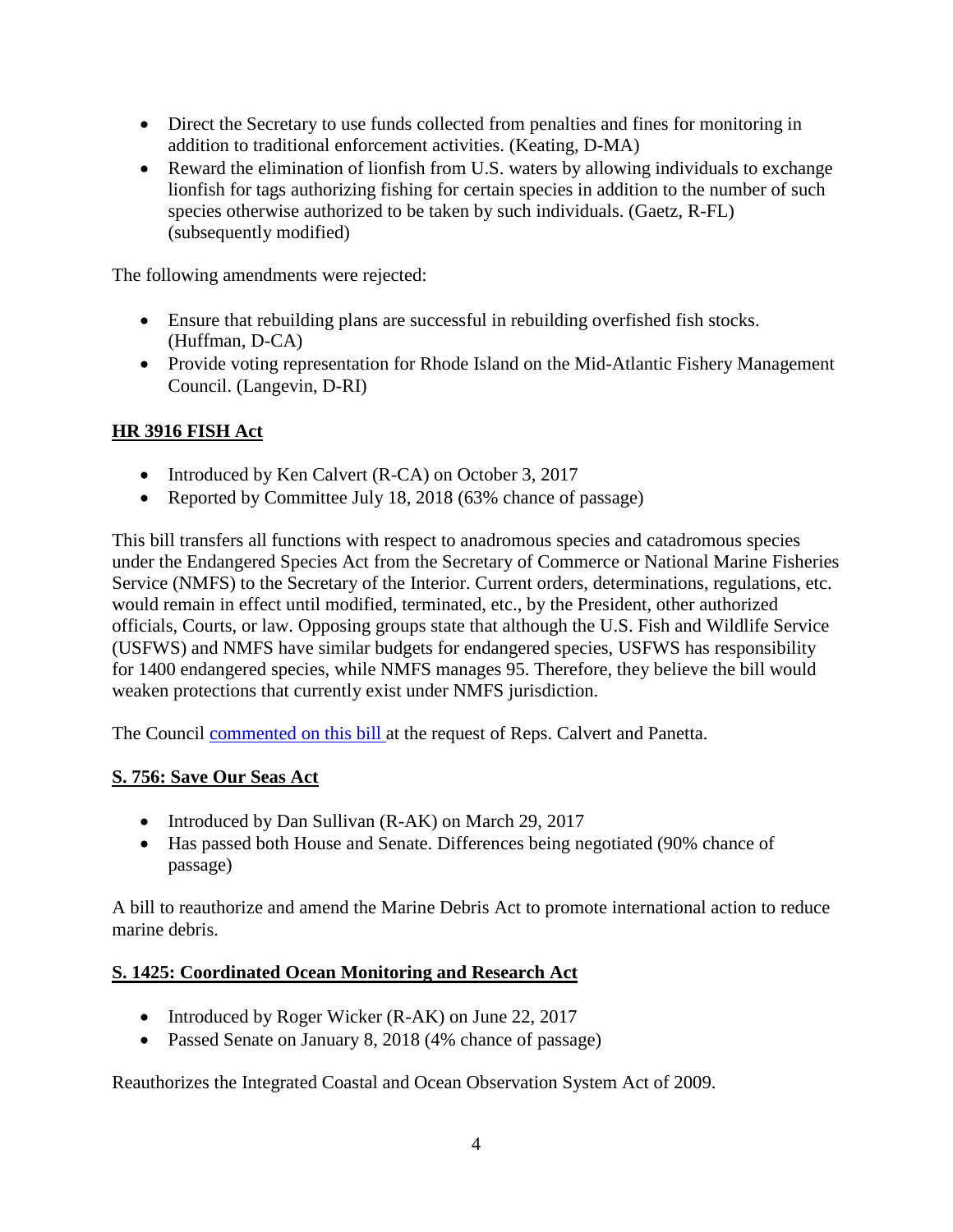### **S. 1520: Modernizing Recreational Fisheries Management Act**

- Introduced by Roger Wicker (R-AK) on July 10, 2017
- Reported by Committee Feb. 28 and June 5, 2018
- 70% chance of passage.

S. 1520 was reported by committee on June 5 (see Attachment 5 for the current version). A comparison between the current and previous versions of S. 1520 is provided in Attachment 6. Of particular note:

Sec. 102 ("Alternative Fishery Management Measures") was changed to "Fishery Management Measures," and references to "alternative" were deleted. Examples of such management measures remain the same (extraction rates, fishing mortality targets, harvest control rules, or traditional or cultural practices of native communities).

Sec. 103 changes the contents and timeline for the study of limited access privilege programs in mixed-use fisheries. The North Pacific Council is newly excluded from such studies. The temporary moratorium on limited access privilege programs now applies only to the Gulf, South Atlantic, and Mid-Atlantic Councils.

Sec. 104 states that rebuilding "not exceed the shortest time possible within which the stock of fish would be rebuilt without fishing occurring, plus one mean generation, unless management measures under international agreement in which the United States participates dictate otherwise." (The previous version included the 10 year option).

Sec. 104 also adds criteria for judging whether rebuilding is occurring. Under the new wording, Councils may not adopt fishery management plans, amendments, etc., for stocks that have not rebuilt, unless there is a 75 percent chance of rebuilding within a proposed timeline, as determined by the Scientific and Statistical Committee.

Sec. 105 removes a provision allowing Councils to maintain annual catch limits (ACLs) for certain stocks that have not been assessed within the preceding five years, that are not subject to overfishing, and for which the ACL is 25 percent or more below the fishing limit.

Sec. 106 removes previously proposed limitations on exempted fishing permits (EFPs). Councils, interstate fishery commissions, and state fish and wildlife agencies may voice their objections and request an explanation for why an EFP was approved.

Sec. 201 changes some of the requirements for a report on cooperative data collection, and adds a requirement for a biennial report on the Marine Recreational Information Program (MRIP).

Sec. 202 removes Saltonstall-Kennedy funds from a state partnership program on recreational data collection and modifies requirements for the National Academy of Sciences report on MRIP.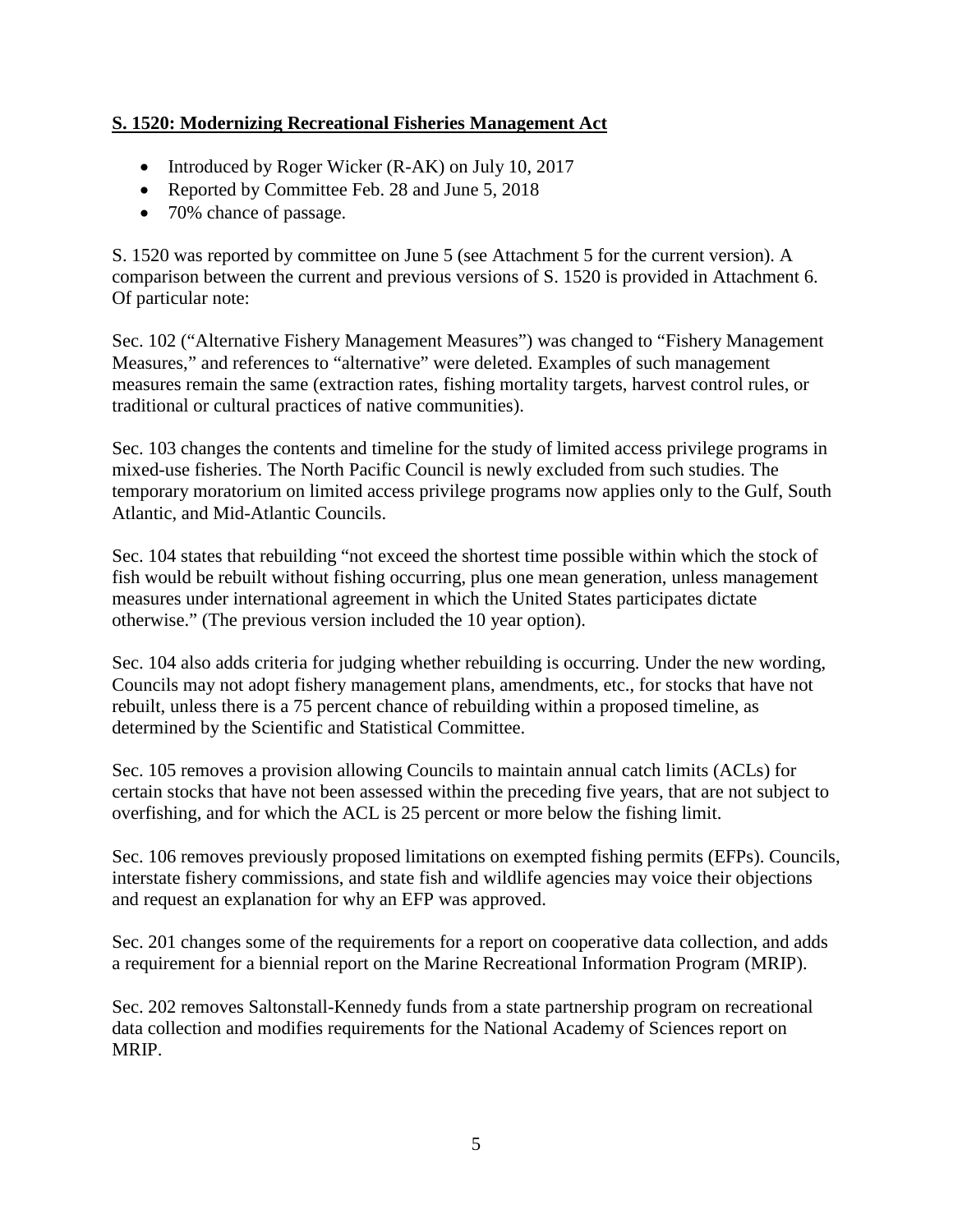#### **S. 3138: AQUAA Act of 2018**

- Introduced by Roger Wicker (R-MS) on June 26, 2018
- 5% chance of passage

The Legislative Committee reviewed a discussion draft for this bill at its June meeting, and the bill was introduced on June 26. Sections that differ substantially from the introduced version are bolded below. Attachment 7 also shows the changes made.

Sec. 2. Findings, page 2 of Attachment 7. This section explains the need for a Federal strategy related to marine aquaculture in the Exclusive Economic Zone (EEZ). The bill lays out the benefits of aquaculture in the EEZ, including the fact that over 90 percent of the seafood consumed in the U.S. is imported.

#### **In the newest version, text is added in Section 2(b)(2) – "The purposes of this act are…. To safeguard the marine environment,** *wild fish stocks***, and our coastal communities…"**

Sec. 3. Definitions, page 5. This section defines coastal state, cultured species, EEZ, and other terms.

Sec. 4. Office of Marine Aquaculture, page 9. This section establishes an Office of Aquaculture within the National Marine Fisheries Service at NOAA headquarters and regional fisheries offices.

Sec. 5. Administration, page 11. NOAA would serve as the lead Federal agency for the purposes of providing information on aquaculture permitting requirements in state and Federal waters. This section directs Commerce to begin a rulemaking process to coordinate the offshore aquaculture permitting process with the assistance of relevant Federal agencies, coastal states, tribal governments, and regional fishery management councils.

Sec. 6. Offshore Aquaculture Permits, page 14. This section outlines requirements for obtaining a 25-year offshore aquaculture permit (which may be renewed for an additional 25 years) and the standards for revoking a permit.

Previously, Sec. 6(a)(3) required proposed aquaculture projects to be compatible with the use of the EEZ for fishing, navigation, resource protection, etc., and (4) stated that aquaculture must not interfere with the conservation measures of the MSA. These sections were moved to Sec. 10(1).

**This section also removes a paragraph—Sec. 6(b)(2)(B)—which would have allowed the culture of species that were "naturalized to the region where the aquaculture facility is located" (as opposed to being native or sterile).**

**Paragraph 6(c)(1)(E) is amended to require applications to specify plans for responding to disease outbreaks in aquaculture facilities. Paragraph (F) now requires "a contingency plan for responding to an escape of farmed fish… including a response to a technical failure … that presents a navigational hazard."**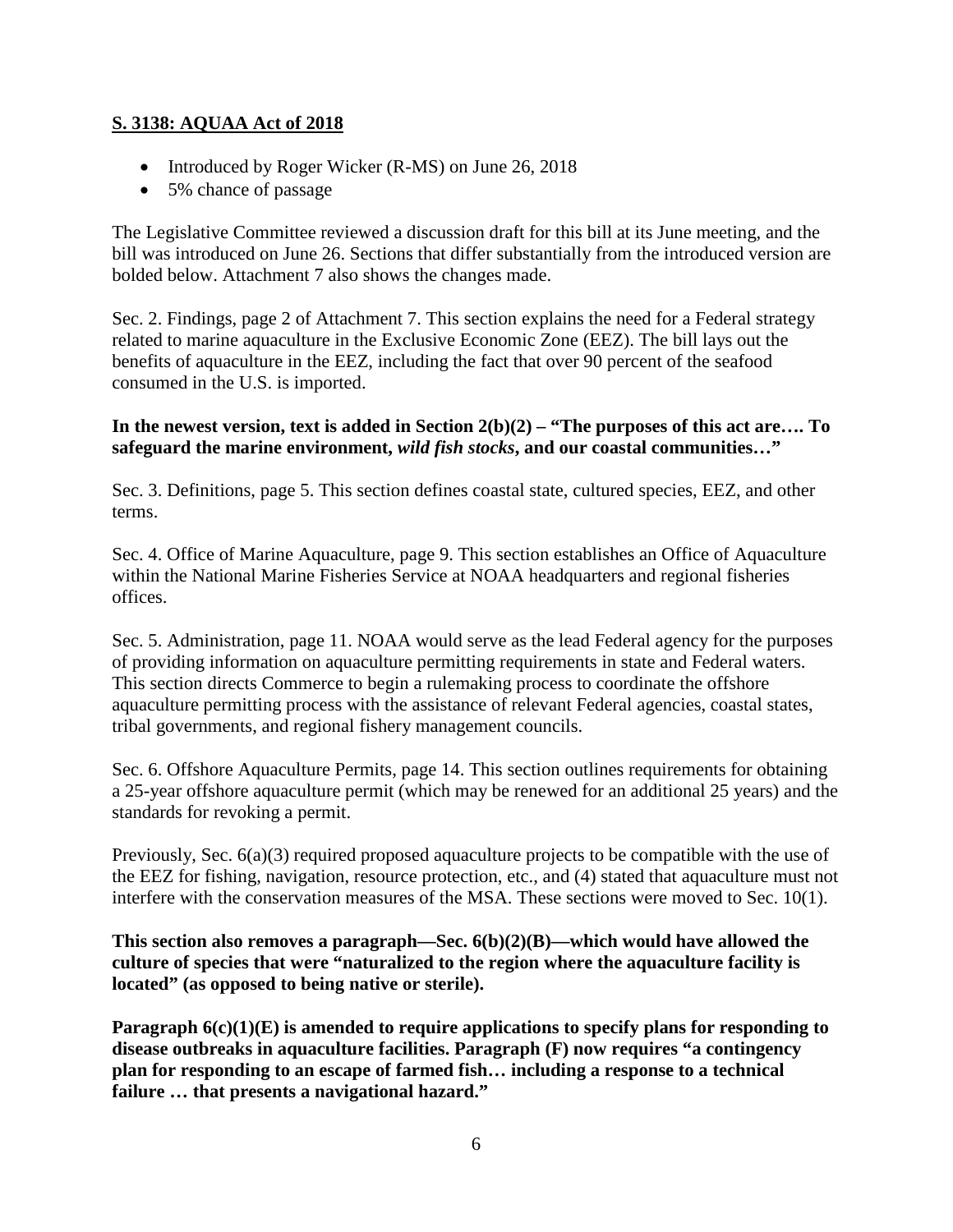#### Paragraph  $6(d)(2)$  is amended to disallow state-owned entities, or those that are majority**controlled by a state-owned enterprise, from applying for offshore aquaculture permits.**

Sec. 7. Restrictions on Offshore Aquaculture Activities (page 31). This section requires a permit established by this Act to participate in offshore aquaculture, while allowing permits already in place to be grandfathered in. Additionally, this section would allow states to oppose certain species and locations for offshore aquaculture if certain requirements are met.

Sec. 8. Recordkeeping and Access to Information (page 32). This section requires permit holders to maintain records related to their operation.

Sec. 9. Programmatic Environmental Impact Statements (page 34). This section requires NOAA to initiate and lead environmental impact statements for areas that the Secretary determines are "highly favorable for marine aquaculture and likely compatible with other uses of such areas."

#### **Added text (Sec. 9(c)(2) and (3)) now states that individual projects may require additional review under NEPA, and that all public input, including regional and local concerns, must be considered.**

Sec. 10. Environmental and Management Standards (page 34). This section requires the Secretary to consult with appropriate Federal agencies, states, and fishery management councils to identify environmental requirements that apply to offshore aquaculture under existing laws.

Sec.  $10(2)$  now contains text moved from Sec.  $6(a)(3)$  requiring the Secretary to consider environmental and management factors that apply to offshore aquaculture under existing law that are compatible with the use of the EEZ for navigation, fishing, resource protection, recreation, and other purposes.

**A new provision requires the Secretary to (C) "recognize the importance of fishery resources to fishing communities…" and to the extent practicable, to avoid, minimize, or mitigate adverse impacts to (D) the marine environment and to (E) wild fish stocks and fisheries; (F) to use only cultured species previously described; (G) to prevent transmission of disease or parasites to wild stocks; (H) to prevent escapes that might cause significant environmental harm; (I) to minimize risks and impacts on water quality; and (J) to avoid, minimize, etc., cumulative adverse impacts of multiple operations. (Certain parts of this section were reworked from the previous version).**

Sec. 11. Research and Development Grant Program (page 35). This section creates a research and development grant program to investigate priority issues, such as disease prevention, feed alternatives, and seafood marketing programs. The new version adds the Saltonstall-Kennedy Grant Program as a source of partnerships.

Sec. 12. Enforcement (page 39). This section provides enforcement authority regarding violations committed with respect to offshore aquaculture facilities.